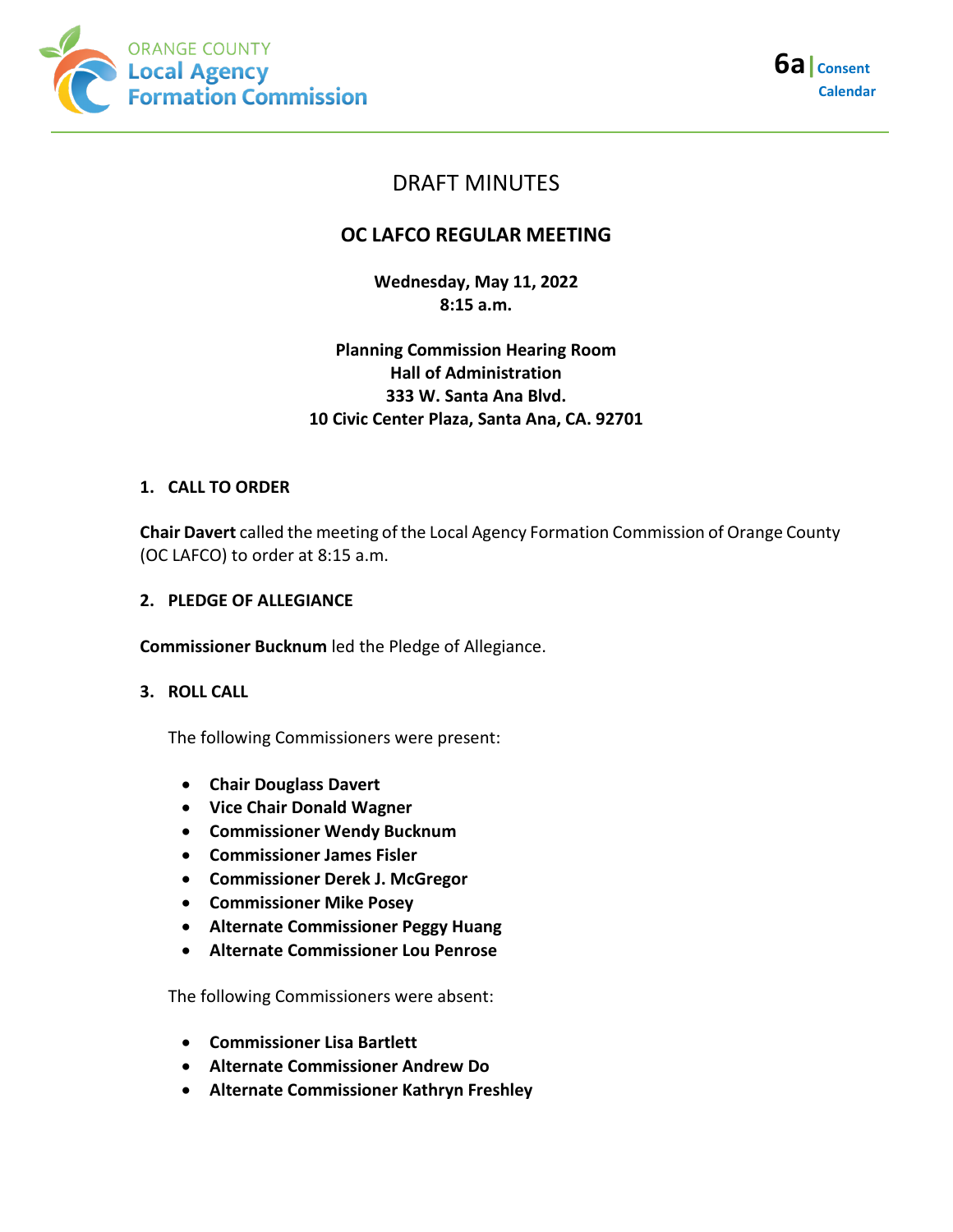The following OC LAFCO staff members were present:

- Executive Officer Carolyn Emery
- Policy Analyst Luis Tapia
- Policy Analyst Gavin Centeno
- Commission Clerk Cheryl Carter-Benjamin
- General Counsel Scott Smith

# **4. ANNOUNCEMENT OF SUPPLEMENTAL COMMUNICATION (Received After Agenda Distribution)**

Executive Officer Carolyn Emery noted that supplemental communication for Agenda Item 10a was distributed to Commissioners and copies were made available to the public.

 $\_$  , and the set of the set of the set of the set of the set of the set of the set of the set of the set of the set of the set of the set of the set of the set of the set of the set of the set of the set of the set of th

## **5. PUBLIC COMMENT**

**Chair Davert** requested public comments on any non-agenda items. Commission Clerk Cheryl Carter-Benjamin noted that there were no requests to speak from the public.

**Chair Davert** closed the hearing of public comments.

## **6. CONSENT CALENDAR**

**Chair Davert** called for a motion on the consent calendar. There was no discussion from Commissioners and the Commission Clerk noted no requests from the public to speak on the item.

**Chair Davert** called for a motion on the consent calendar. **Commissioner Fisler** motioned for approval of the consent calendar and **Commissioner Posey** seconded the motion.

| 6a. – Approval of Minutes – May 11, 2022, Regular Commission Meeting                   |
|----------------------------------------------------------------------------------------|
| 6b. – Amendments to the Local Guidelines for Implementing the California Environmental |
| <b>Quality Act (CEQA)</b>                                                              |
|                                                                                        |

**6c. – Local Agency Investment Fund (LAIF) Account Update**

| <b>MOTION:</b>  | Approve the Consent Calendar. (James Fisler)            |
|-----------------|---------------------------------------------------------|
| <b>SECOND:</b>  | <b>Mike Posey</b>                                       |
| <b>FOR:</b>     | James Fisler, Mike Posey, Donald Wagner, Wendy Bucknum, |
|                 | Derek J. McGregor, Douglass Davert                      |
| <b>AGAINST:</b> | None                                                    |
| <b>ABSTAIN:</b> | None                                                    |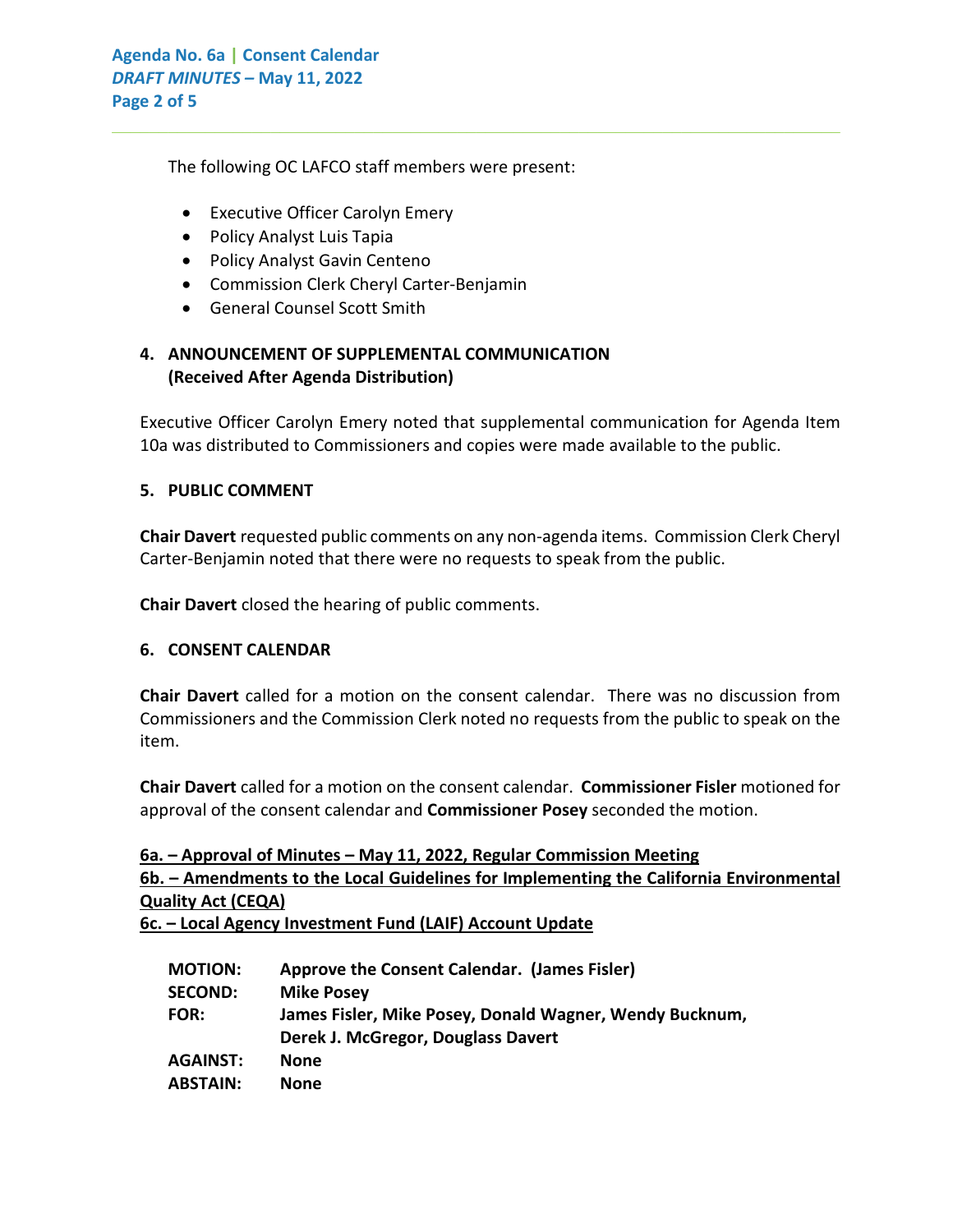**MOTION PASSED: 6-0.**

#### **7. PUBLIC HEARING**

#### **7a. – Final OC LAFCO Fiscal Year 2022-23 Budget**

Executive Officer Carolyn Emery presented the staff report on the final budget for fiscal year 2022-23 and noted the recommended actions.

 $\_$  , and the set of the set of the set of the set of the set of the set of the set of the set of the set of the set of the set of the set of the set of the set of the set of the set of the set of the set of the set of th

**Chair Davert** called for Commission discussion and opened the public hearing. **Chair Davert** made general comments, and the Commission Clerk noted that there were no requests from the public to speak on the item. **Chair Davert** closed the public hearing and called for a motion on the recommended actions. **Commissioner Bucknum** motioned to approve the staff recommended actions and **Commissioner Posey** seconded the motion.

| <b>MOTION:</b>  | Adopt the final OC LAFCO FY 2022-23 Budget; Direct the Executive Officer<br>to transmit the final budget to the Board of Supervisors, cities, special<br>districts, and the County Auditor-Controller. (Wendy Bucknum) |
|-----------------|------------------------------------------------------------------------------------------------------------------------------------------------------------------------------------------------------------------------|
| <b>SECOND:</b>  | <b>Mike Posey</b>                                                                                                                                                                                                      |
| <b>FOR:</b>     | Wendy Bucknum, Mike Posey, Donald Wagner, James Fisler,                                                                                                                                                                |
|                 | Derek J. McGregor, Douglass Davert                                                                                                                                                                                     |
| <b>AGAINST:</b> | <b>None</b>                                                                                                                                                                                                            |
| <b>ABSTAIN:</b> | <b>None</b>                                                                                                                                                                                                            |
|                 |                                                                                                                                                                                                                        |

**MOTION PASSED: 6-0.**

## **8. COMMISSION DISCUSSION AND ACTION**

#### **8a. – Professional Consultant Services Agreement with Rosenow Specavek Group**

Executive Officer Carolyn Emery gave the staff presentation and noted the recommended actions. The Executive Officer also noted a correction to the draft agreement by indicating the official name change of the Consultant from Rosenow Specavek Group to RSG, Inc.

**Chair Davert** called for Commission discussion and public comments. Commissioners made general comments and inquiries, and the Executive Officer provided responses accordingly. The Commission Clerk noted that there were no requests from the public to speak on the item.

**Chair Davert** called for a motion on the recommended actions. **Commissioner Posey** motioned to approve the staff recommended actions and **Commissioner Wagner** seconded the motion.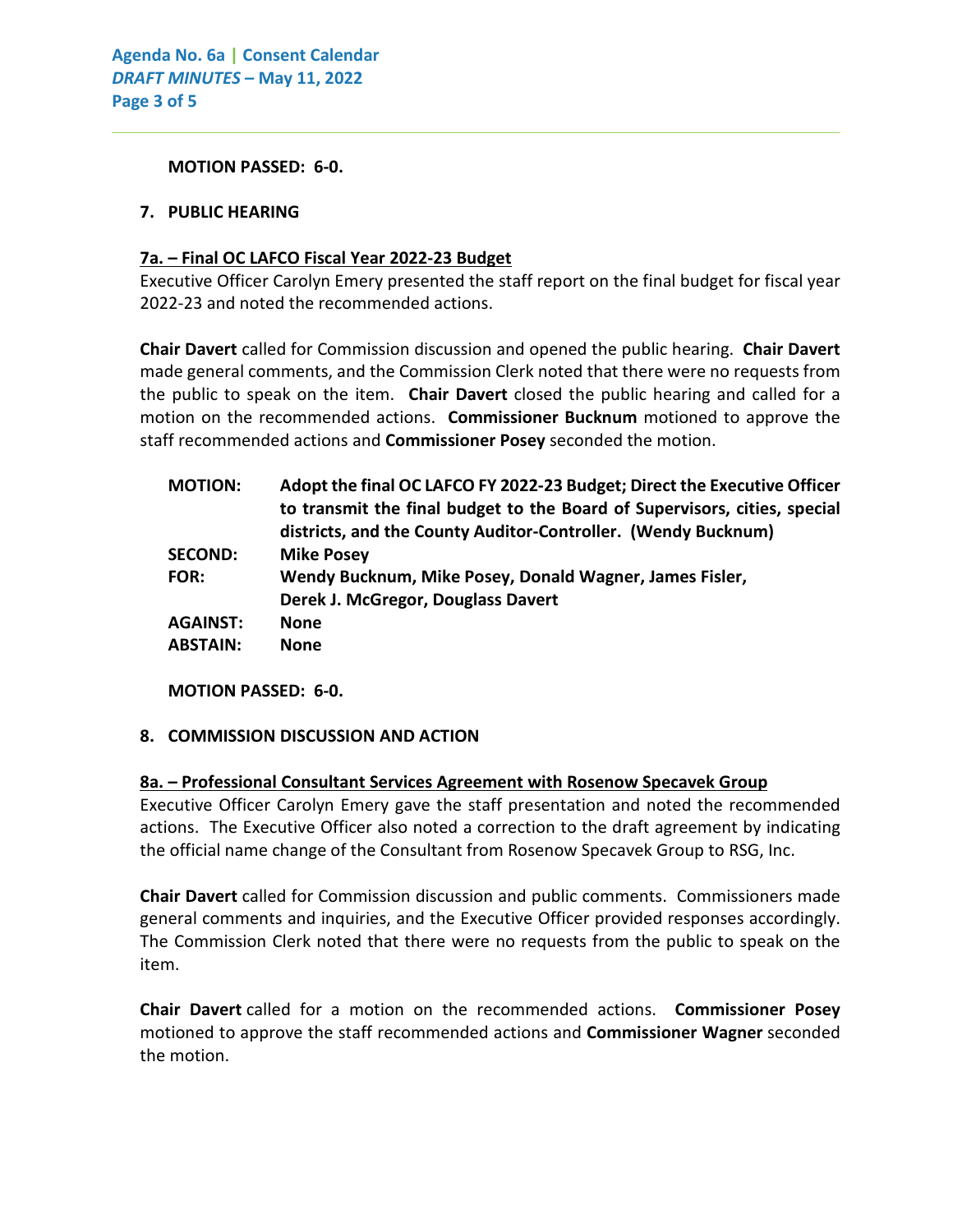**Agenda No. 6a | Consent Calendar** *DRAFT MINUTES –* **May 11, 2022 Page 4 of 5**

| <b>MOTION:</b>  | Approve the Professional Services Agreement with RSG, Inc. to conduct |
|-----------------|-----------------------------------------------------------------------|
|                 | the MSRs for the Southwest and West Regions; authorize the Executive  |
|                 | Officer to execute the agreement. (Mike Posey)                        |
| <b>SECOND:</b>  | <b>Donald Wagner</b>                                                  |
| <b>FOR:</b>     | Mike Posey, Donald Wagner, Wendy Bucknum, James Fisler,               |
|                 | Derek J. McGregor, Douglass Davert                                    |
| <b>AGAINST:</b> | <b>None</b>                                                           |
| <b>ABSTAIN:</b> | <b>None</b>                                                           |
|                 |                                                                       |

 $\_$  , and the set of the set of the set of the set of the set of the set of the set of the set of the set of the set of the set of the set of the set of the set of the set of the set of the set of the set of the set of th

**MOTION PASSED: 6-0.**

#### **8b. – Selection Process and Appointment of OC LAFCO Regular Public Member**

**Chair Davert** gave a summary of the selection process and recommendation of the Ad Hoc Committee to reappoint Commissioner McGregor.

**Chair Davert** called for Commission discussion and public comments. Ad hoc Committee members, **Commissioners Wagner** and **Bucknum** made brief comments. Commissioner McGregor gave a brief statement. There were no other comments from Commissioners, and the Commission Clerk noted that there were no requests from the public to speak on the item.

**Chair Davert** called for a motion on the recommended action of the Ad hoc Committee. **Vice Chair Wagner** motioned to approve the recommendation of the Ad hoc Committee and **Commissioner Bucknum** seconded the motion.

| <b>MOTION:</b>  | Reappoint Derek J. McGregor to the Regular Public Member seat for the |
|-----------------|-----------------------------------------------------------------------|
|                 | term to commence July 1, 2022. (Donald Wagner)                        |
| <b>SECOND:</b>  | <b>Wendy Bucknum</b>                                                  |
| <b>FOR:</b>     | Donald Wagner, Wendy Bucknum, James Fisler, Lou Penrose,              |
|                 | <b>Mike Posey, Douglass Davert</b>                                    |
| <b>AGAINST:</b> | <b>None</b>                                                           |
| <b>ABSTAIN:</b> | <b>None</b>                                                           |
|                 |                                                                       |

**MOTION PASSED: 6-0.**

#### **9. COMMISSIONER COMMENTS**

Commissioners made general comments.

#### **10. EXECUTIVE OFFICER'S REPORT**

The Executive Officer provided the following updates: